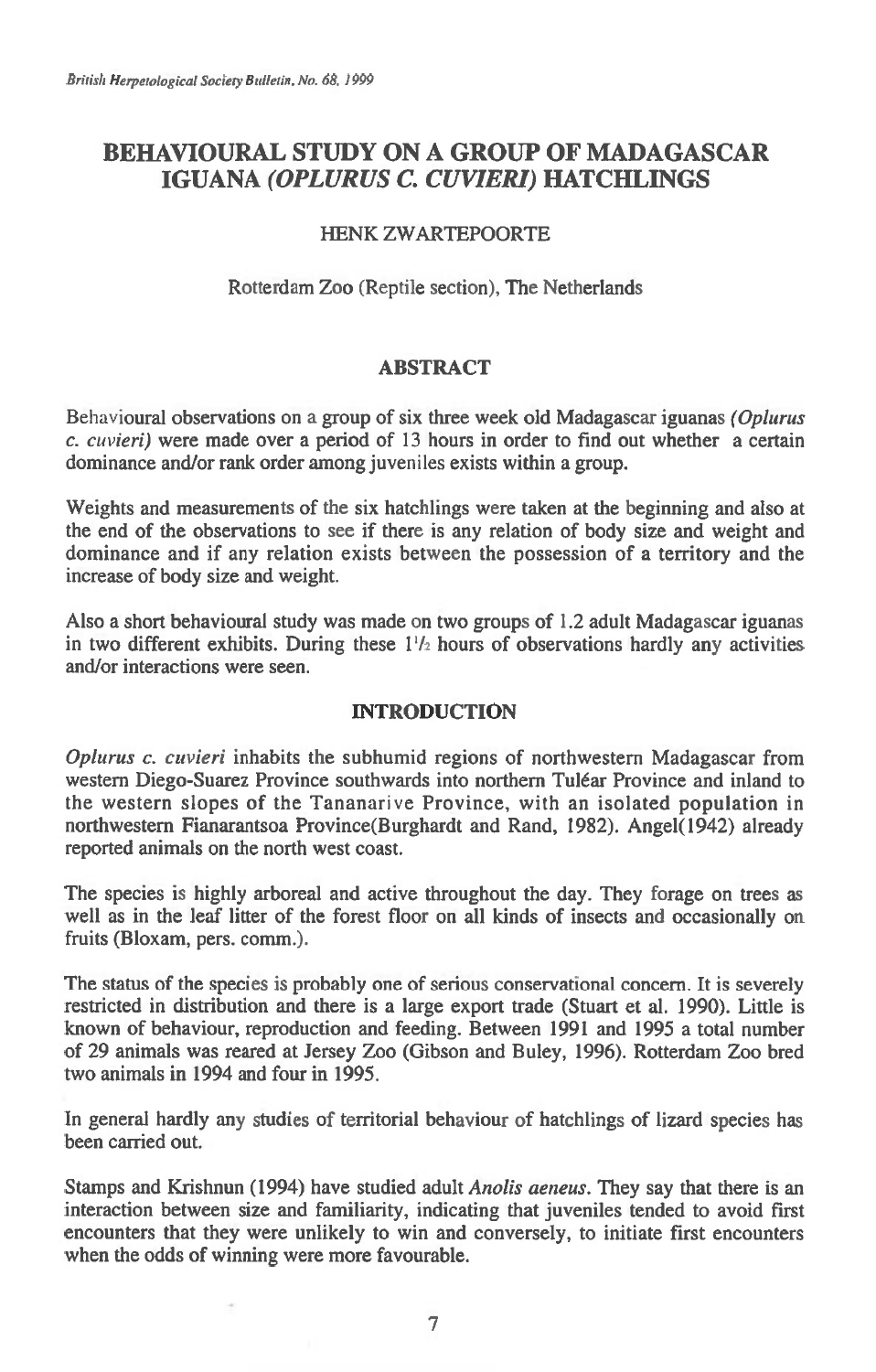At Rotterdam Zoo from 1990 - 1993 African Spiny-tailed Agama hatchlings *(Uromastyx acanthinurus)* were reared in small groups Dominance and stress is briefly discussed by Zwartepoorte (1994)

In the group of six juveniles at Jersey Zoo at the start of my observations a certain "rank order" seemed already established

## **MAINTENANCE OF ANIMALS**

The six animals were born on 30 July 1995 and were housed in a small enclosure which measured 100x60x40 cm (lxwxh) See Fig 1.

The decoration was basic but functional. Different hiding places where created and on both sides there were two places on branches where the animals could bask. On both sides of the enclosure a small waterbowl was present. On the bottom of the bowls pebbles were placed to prevent the animals from drowning.

The four different basking places were heated by one 60 Watt bulb on each side. Two black light tubes(Philips 15W/05) were present on the floor at the back side of the enclosure. They provided additional U.V. light. The animals sometimes used the black lights for warming themselves up.

The temperatures of the frame of the tubes went up to 65 degrees Celsius and the animals sat on it for several minutes with their toes lifted to prevent burning. The floor was covered by a 2 cm layer of wood chippings.



**Figure 1.** Diagram to show the general layout of the enclosure. Letters A - D refer to the four different basking areas on the branches. The two circles at the left and right front are water bowls. The striped areas are terra cotta pot sherds. I and II are the 60 Watt bulbs.

At the beginning of the observations all the animals were indivivally marked with red nail polish (four animals on one different leg, one on the tail and one on the back between the shoulders). Body weight and snout vent length(SVL) plus total length(TL) were taken. Little difference was noted, although nos. 4 and 1 were the heaviest with respectively 6.2 gr. and 6.0 gr. Nr 2 was the lightest.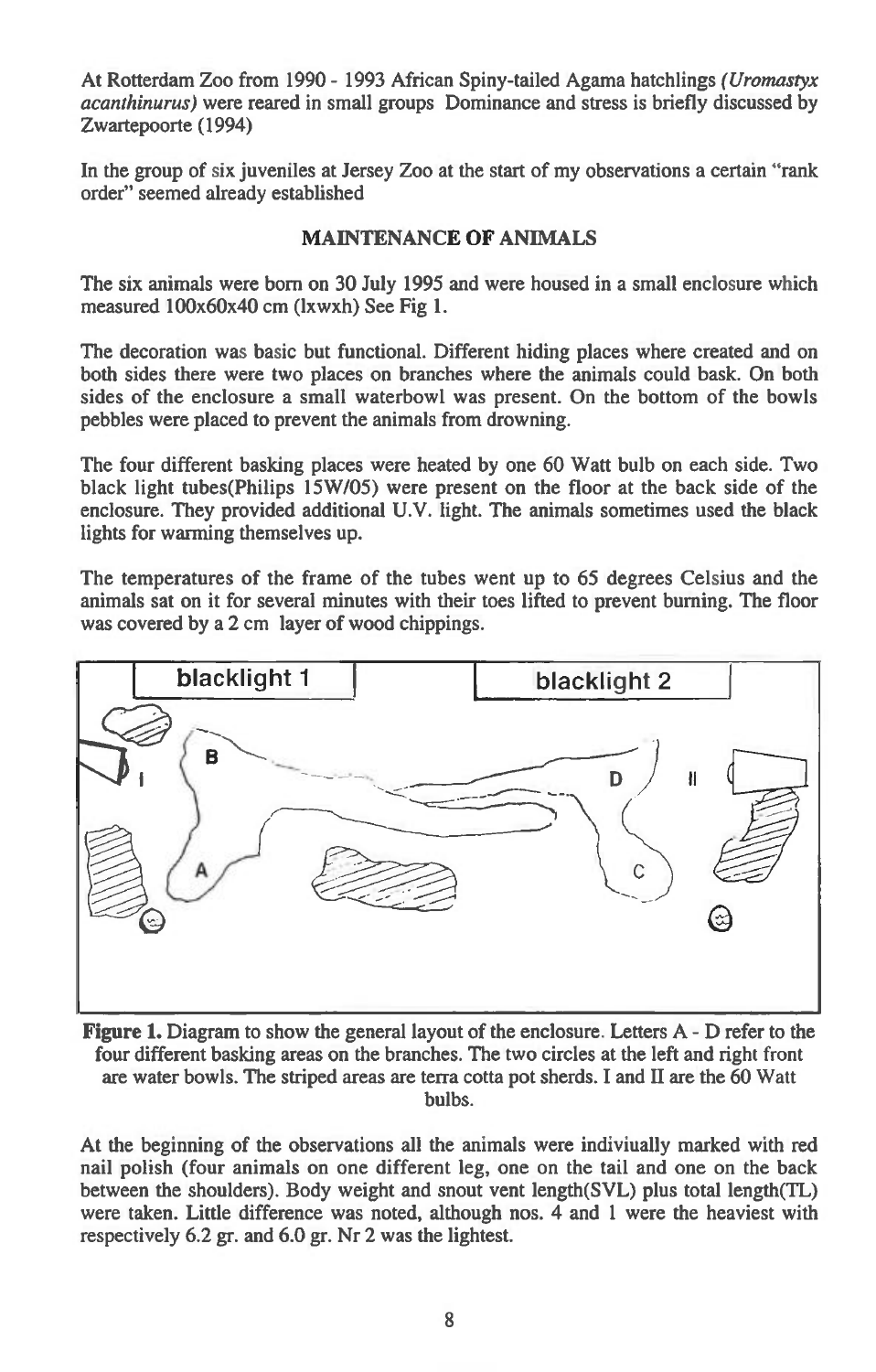From the start all the animals showed a variety of activities. A few animals were clearly more aggressive and stronger than the others. The activities could be defined as different social interactions(See Table 2) and observations were made to determine whether there was a certain dominance linked to the possession of a territory or not, and if the dominance was related to body weight and size.

## **Four different methods of observation were carried out:**

**1. I** started with an ad hoc pilot observation of two hours in order to get to know the animals; when they are were moving fast it was sometimes difficult to see which was which.

During this pilot observation I observed a certain dominance of the animals 1 and 4 having their territory on A/B and C/D on respectively the left and right side of the enclosure.

The amimals 2 and 6 did not show any sign of aggression to one-another and were often chased away by 1 and 4 from areas A/B and/or C/D. In two hours time no 2 was chased away by 1 and 4 four times in different places of the enclosure.

The reactions of no. 2 in these social interactions varied from running away and pressing his body to the surface to just stepping aside for about 10 cm.

During these two hours no. 6 had three social interactions with nos. 1 and 4. He did not show the frightened and subordinate behaviour that no. 2 showed. At the end of the pilot observation my conclusion was that there was rank dominant behaviour from nos. 1 and 4 and a low place at the "rank order" for nos. 6 and 2. No. 3 and 5 played an intermediate role in the interactions, as they showed dominant behaviour such as head bobbing, bites and chases but only towards nos. 6 and 2.

| Date | Time  | <b>Temperature on Area</b> | <b>Ambient</b> |               |    |       |
|------|-------|----------------------------|----------------|---------------|----|-------|
|      |       | A                          | в              | C             | D  | temp. |
| 8/8  | 12.40 | 35                         | 35             | 34            | 34 | 30    |
| 8/8  | 14.00 | 36                         | 36             | 35            | 35 | 31    |
| 9/8  | 9.15  | 33                         | 33             | 32            | 32 | 29    |
| 9/8  | 10.45 | 33                         | 33             | 33            | 33 | 29    |
| 9/8  | 12.00 |                            | $\sim$         | $\sim$        |    | 30    |
| 9/8  | 14.35 | 36                         | 36             | 35            | 35 | 31    |
| 10/8 | 10.30 | 34                         | 34             | 33            | 33 | 30    |
| 10/8 | 11.30 | 33                         | 33             | 33            | 33 | 30    |
| 10/8 | 14.10 | -                          | $\blacksquare$ | $\rightarrow$ |    | 31    |
| 10/8 | 15.30 |                            |                |               |    | 32    |
| 11/8 | 10.45 | 33                         | 33             | 33            | 33 | 32    |
| 11/8 | 12.05 |                            |                |               |    | 32    |
| 14/8 | 15.35 | 36                         | 34             | 35            | 34 | 31    |

Temperatures were measured at spots A,B,C, and D as well as in the middle of the enclosure. See Table I.

**Table I.** Showing temperatures measured in degrees Celsius varying during the day during the observation period.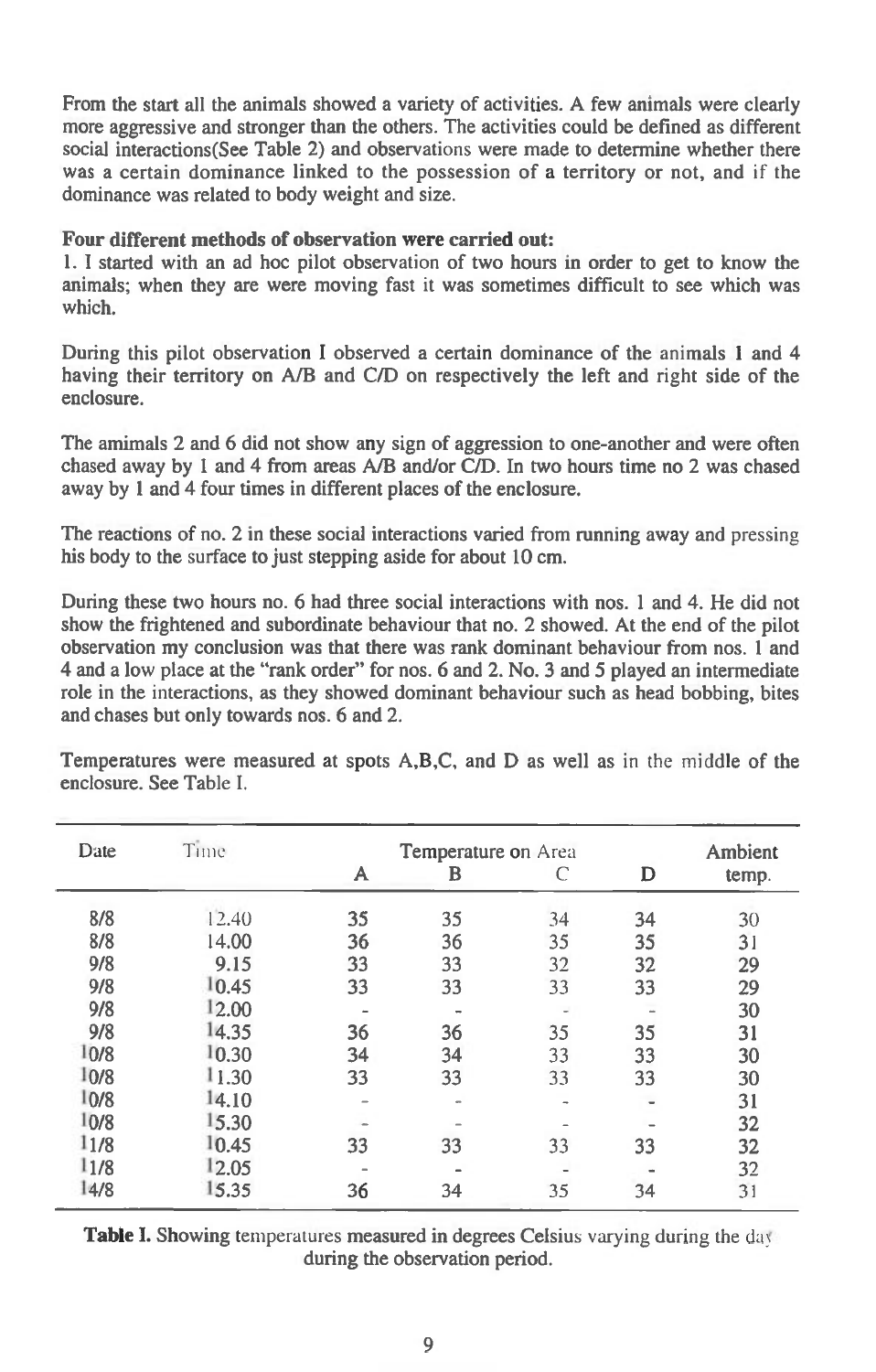| <b>Bite</b>  | a fast single bite at a short distance towards another animal. |
|--------------|----------------------------------------------------------------|
| Chasing      | prolonged pursuance.                                           |
| Head bobbing | distinct, rhythmic, vertical head movements                    |
| Lunging      | fake attack, no contact.                                       |

**Table II.** Showing different types of behaviour performed during social interactions.

After the first ad hoc pilot observation I decided to use three more different observational methods.

A. Instantaneous observation on one animal (no. 1) during one hour at two minute intervals in order to see where he is at that particular moment.

B. Registration of the possession of the four different basking places (A,B,C,D) by the different animals at two minute intervals over one hour.

## **SOCIAL INTERACTIONS**

Observation method A showed that animal no. 1 spent most of the time at basking places A and B. Between 14.12 and 14.44 o'clock at a particular day he was there almost continuously. Within the hour he showed head bobbing behaviour twelve times. Ten out of these twelve times the result was that the approaching animal disappeared. Nine times he was recorded on the floor of the enclosure. During the observation hour animal no. 4 spent most his time at baskingplaces C or D, so that it seemed that there were two territories (from now one called Territory I on the left side and Territory H on the right side of the enclosure). It therefore appeared that there was a borderline between the two areas that demarcated the territory boundaries.

Observation method B ( a two minute interval check) one day later proved that there were two significant territories with a border line in the middle. See Table HI.

| Animal |    |   |            |        | Upon |                 | Underneath |                 |           |  |
|--------|----|---|------------|--------|------|-----------------|------------|-----------------|-----------|--|
| No.    |    | B | C          | D      | BL1  | BL <sub>2</sub> | <b>BLI</b> | BL <sub>2</sub> | Elsewhere |  |
|        |    |   | in 1       | ×      |      |                 | l٥         |                 |           |  |
|        |    |   | ×          |        |      |                 |            |                 | 19        |  |
|        |    |   | <b>COL</b> |        |      |                 |            |                 |           |  |
|        | 12 |   |            |        |      |                 | $\sim$     |                 |           |  |
|        |    |   |            | $\sim$ |      |                 |            |                 |           |  |
|        |    |   |            |        |      |                 |            |                 | ≘ו        |  |

**Table III.** Showing observations on the animals spending times at the different places (A,B,C,D, and Black-Lights 1 and 2) in the enclosure on 9/8 from 9.20 till 10.20 o'clock (a two minute interval check).

The branch in the middle actually formed a bridge between the different territories and was used by all the animals as a way of avoiding crossing the borderline on the floor. In the middle they stayed there only for a few seconds.

Observation method C involved two hours of observations on all the different social interactions among all the animals mentioned in Table II.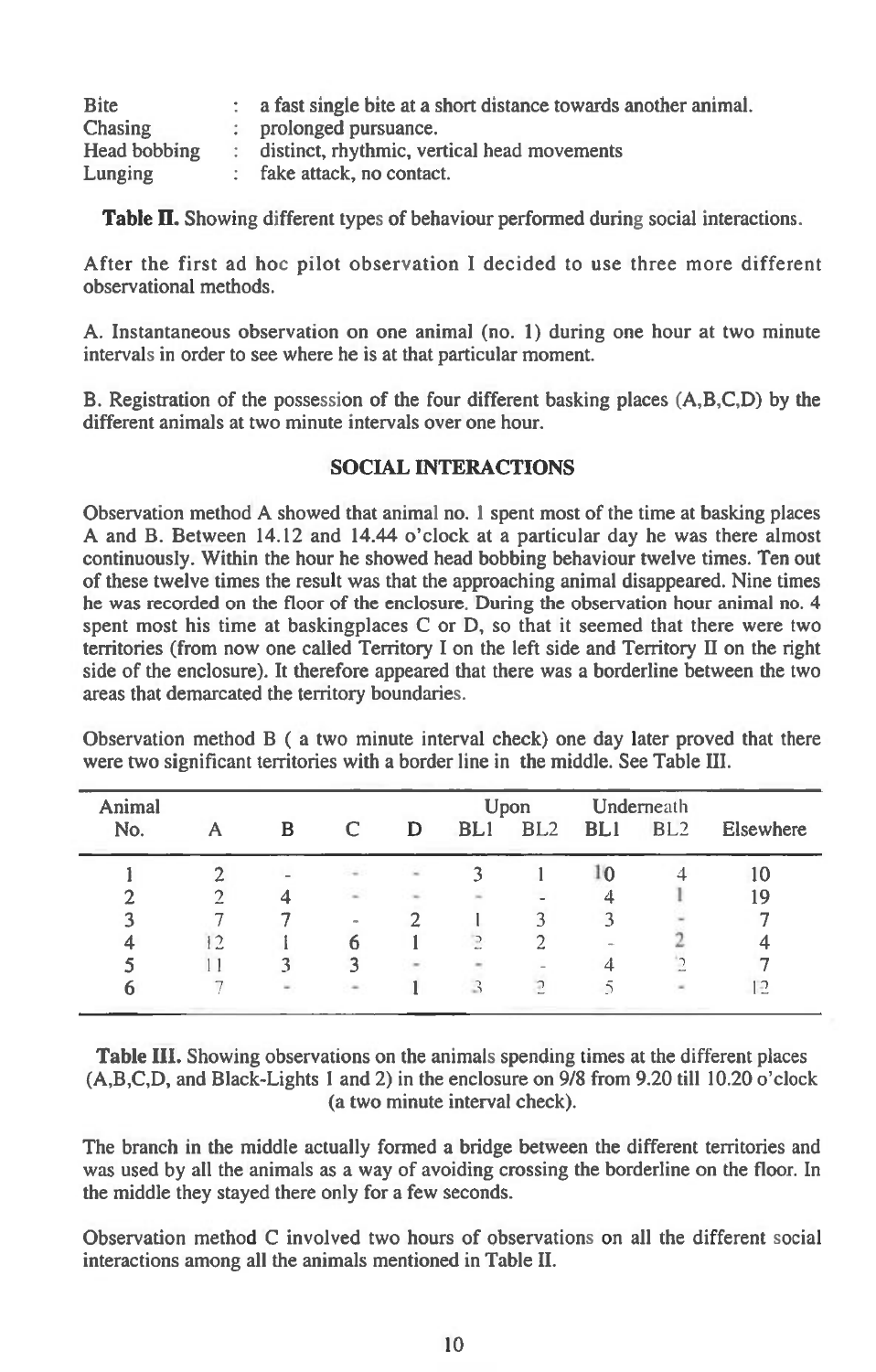This method was carried out between 10.45 and 13.00 o'clock with a break of 15 minutes from 11.45 till 12.00 o'clock.

These observations showed a much better pattern of overall behaviour. See Table V. Animal no. 4 showed dominant behaviour towards no. 2 which meant head bobbing (4 times), lunging (3 times); all these activities took place on the floor of the enclosure while no. 1 sits high on basking place A.

No. 4 showed also dominant behaviour towards no. 3; there were fifteen interactions between the two, including lunging(six times), head bobbing(six times) and bites(three times). In all these cases no. 3 seemed not to react and on only two occasions he ran away and in all the other interactions he simply stepped aside and stayed at a 10 cm. distance.

In fifteen interactions no. 1 was involved, and he showed dominant behaviour towards no. 3 (four times), no. 2 (three times), no. 5 (2 times) and no. 6 (three times) that consisted mainly of lunging and head bobbing. Only once did no. 1 show an interaction with no. 4 in territory H.

At this time it became more obvious that there were two territories; territory no. I owned by no. 1 and territory no. II by no. 4. No. 2 was probably the lowest ranking individual. During the two hours of observation he showed more and more escape-behaviour at the right side of the enclosure. During this period no. 4 showed a remarkable feeding on small flies on the ground.

| Animals      | no. |   |    |
|--------------|-----|---|----|
| Head bobbing |     | 5 | 14 |
| Chase        |     |   | 5  |
| <b>Bite</b>  |     | っ | 3  |
| Lunging      |     |   |    |

Table V. Showing the number of different social interactions of the animals nos. 1 and 4 during two hours of observation from 10.45 till 11.45 and 12.00 till 13.00.

The fact that there was hardly any interaction between nos. 1 and 4. could mean that they are equal in dominance also related to their body weight and size. They both were the longest and heaviest from the beginning till the end of the study.

The observations made early in the morning between 9.00 and 10.00 o'clock showed a different basking behaviour. Nos. 1 and 4 started heating up on the black lights; they tolerated the others on the basking places A,B,C and D. Later on in the morning nos. 1 and 4 moved to their look out places to get a better control over their territories.

Observations with method C one day, later showed a pattern that was a little different from the day before. During 1'/2 hours' observation (10.30-13.00) subordinate behaviour within the group was showed by no. 3 and it was usually directed towards nos. 2(2 times) and 6 (3 times). Nos. 1 and 4 seemed to tolerate his behaviour; they spend most of their time equally in territory I and H.

On one occasion nos. 1 and 4 were seen at point A in territory I with one eye closed preventing visual contact with each other; a behaviour seen more often in lizards (for example on Chuckwalla *(Sauromalus obesus)* hatchlings in my private collection and on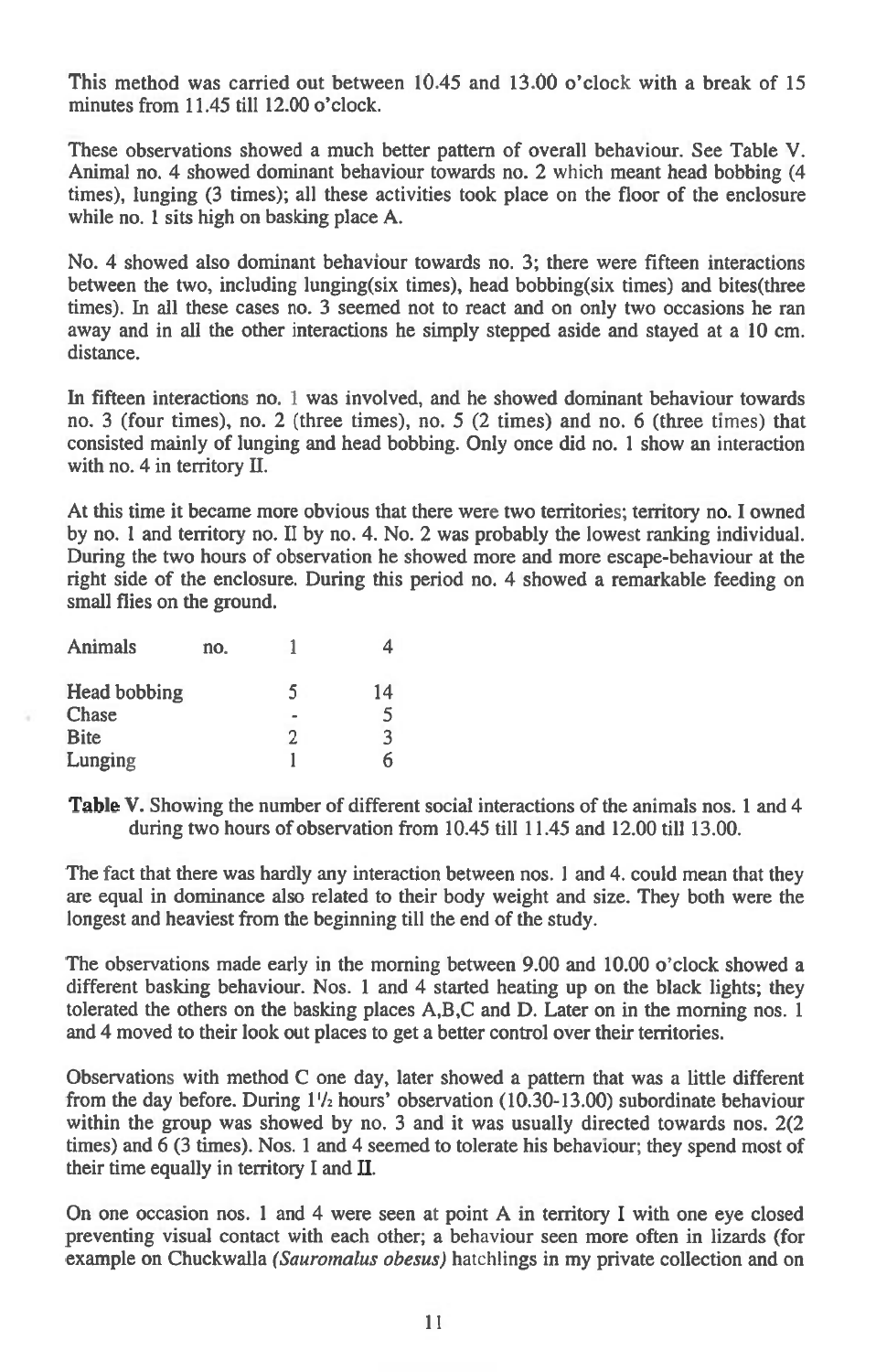**African Spiny-tailed Agama** *(Uromastyx acanthinurus)* **hatchlings at Rotterdam Zoo).** 

**During 1'/ hours of observation between 14.10 and 16.00 o'clock the rank order changed completely. The dominant role was taken over by no. 5. In eight social interactions with no. 1 as well with no. 4 he showed bites (4 times) and head bobbing (7 times). These interactions took place in territory I at point A/B or in the surrounding of it. Also no. 3 was seen in five social interactions in which he took the initiative; once towards no. 2, once towards no. 6 and three times towards no. 4.** 

**A one hour observation with method C from 10.45 till 11.45 o'clock showed again the more important role for nos. 3 and 5. Their dominant behaviour was mainly shown towards nos. 1 and 4 and they mainly took place on the baskingplaces A/B and C.** 

**Escape behaviour by no. 2 was often seen in the right front corner of the enclosure during the first two days of the observations. On the third day at 10.45 o'clock a piece of black polythene was taped on the outside of the glass. After one hour the escape behaviour and scratching at the glass disappeared and during the rest of the observation only twice did he scratch at the glass in the back corner on the right.** 

## **FEEDING AND SOCIAL INTERACTIONS**

**During six times of feeding nos. 1 and 4 were seeing feeding more agressively than the others. This occured during the period when they played a dominant role (the first two feedings); they also kept on searching for food longer than the other animals. During the other four feedings no dominant behaviour was observed. All the animals ate the same amount of crickets. Even no. 2 fed very quickly and he did not show the subordinate behaviour that he showed at the first feeding. At the last feeding on 15/8 all the animals ate about six crickets just after being** weighed. The **weight of six crickets is 1.8 g.** 

| Animal<br>no.  | SVL<br>in cm | TL  |     | Weight<br>in grammes |      | %Increase in<br>body weight | Condition     |       |
|----------------|--------------|-----|-----|----------------------|------|-----------------------------|---------------|-------|
|                |              |     | 8/8 | 11/8                 | 14/8 |                             | <b>Before</b> | After |
|                | 5.3          | 7.4 | 6.0 | 6.8                  | 6.9  | 15                          | 4.03          | 4.63  |
| $\overline{2}$ | 4.9          | 7.0 | 4.3 | 5.1                  | 5.3  | 23                          | 3.65          | 4.50  |
| 3              | 5.1          | 7.6 | 5.8 | 6.1                  | 6.2  | 7                           | 4.37          | 4.67  |
| 4              | 5.4          | 7.5 | 6.2 | 6.4                  | 6.6  | 6                           | 3.93          | 4.19  |
| 5              | 5.4          | 7.3 | 5.4 | 5.6                  | 5.9  | 9                           | 3.43          | 3.75  |
| 6              | 5.1          | 7.4 | 5.8 | 6.1                  | 6.1  | $\bar{\rm s}$               | 4.37          | 4.60  |

**Table IV.** showing body weight, snout-vent length (SVL), total length(TL), % increase **in body weight and condition(body weight related to body length) - as WT/SVL3** 

#### **CONCLUSIONS**

**A constant rank order from 1 to 6 is not likely to exist within the group. Depending on temperature and time of day there seems to be a constant testing of each others' capacities by nos. 1,3,4 and 5 with a slightly stronger and aggressive behaviour for the nos. 1 and 4 which can be caused by their heavier body weight. See Table IV. Nos. 2 and 6 did not show any dominant behaviour at all and they always avoided confrontations. During certain hours of the day they were tolerated by the others on the places A,B,C and D ; this was during periods that the other four were at the warmest places for heating up upon or underneath the blacklights for example.**